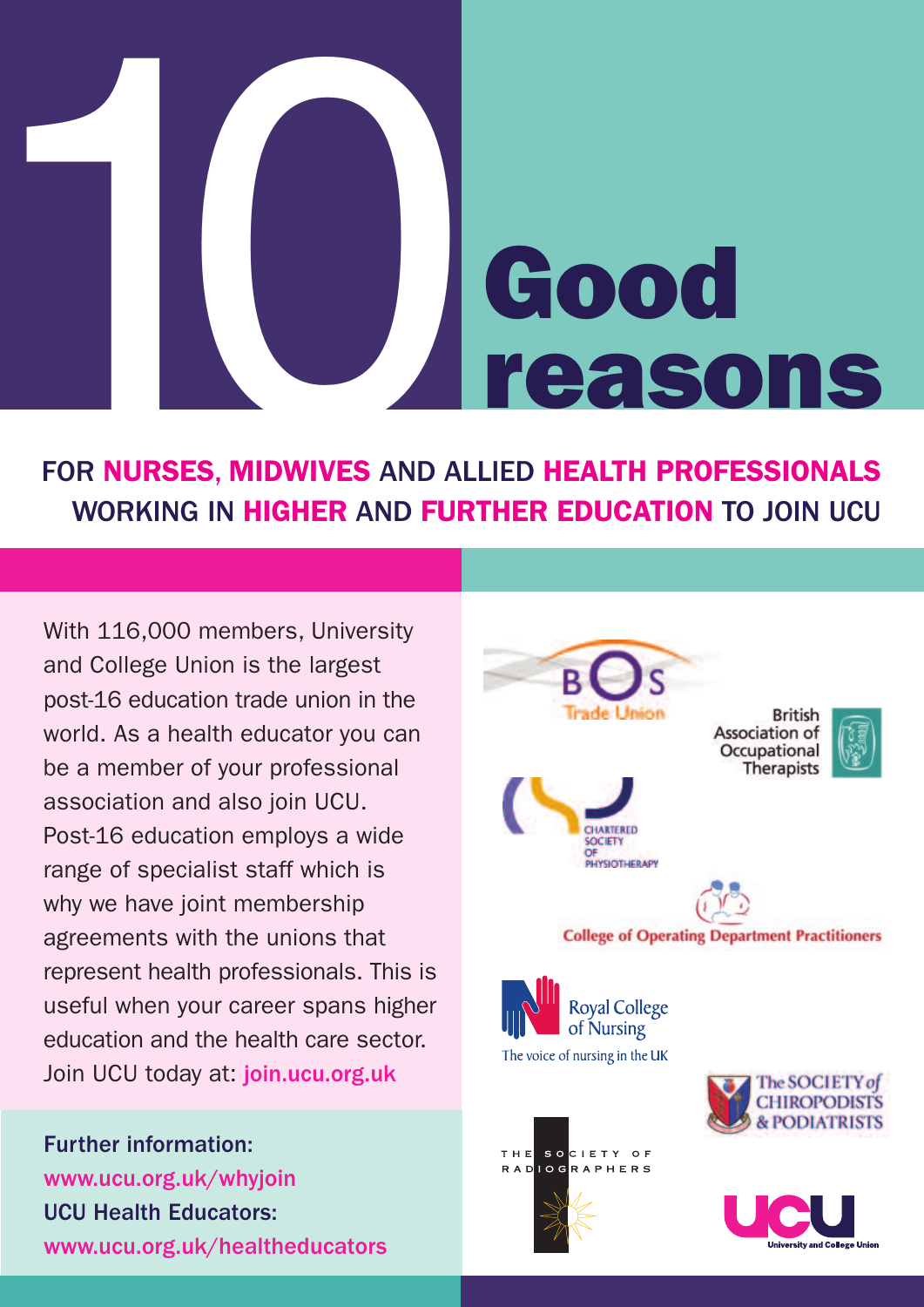

#### UCU is recognised by employers

UCU is the largest union recognised by higher education employers, with national collective bargaining rights for health educators.



#### Joint membership with the health unions

Our joint membership agreements are designed to offer you all the benefits of belonging to two unions at less than the cost of the combined full subscription rates. Joint membership with BAOT will cost nothing extra.



#### Working with the health unions

Through its joint membership agreements, UCU is part of the Health Educators Joint Liaison Committee with the health professional unions. Through this committee, the unions work together on health and education issues that affect our joint members.





#### A national voice

UCU negotiates with employers nationally to win better pay and conditions for members. We also seek to influence government and the other key players in health education, such as Health Education England (HEE) and Local Education and Training Boards (LETBs) on behalf of members.



Tackling the issues that matter to you<br>UCU hosts an e-network for health educators s<br>members and highlight relevant issues. UCU or<br>and surveys for health educators, so that UCU<br>issues that matter to you. You can find out m UCU hosts an e-network for health educators so the union can consult members and highlight relevant issues. UCU organises specific events and surveys for health educators, so that UCU can campaign on the issues that matter to you. You can find out more about this work at: www.ucu.org.uk/healtheducators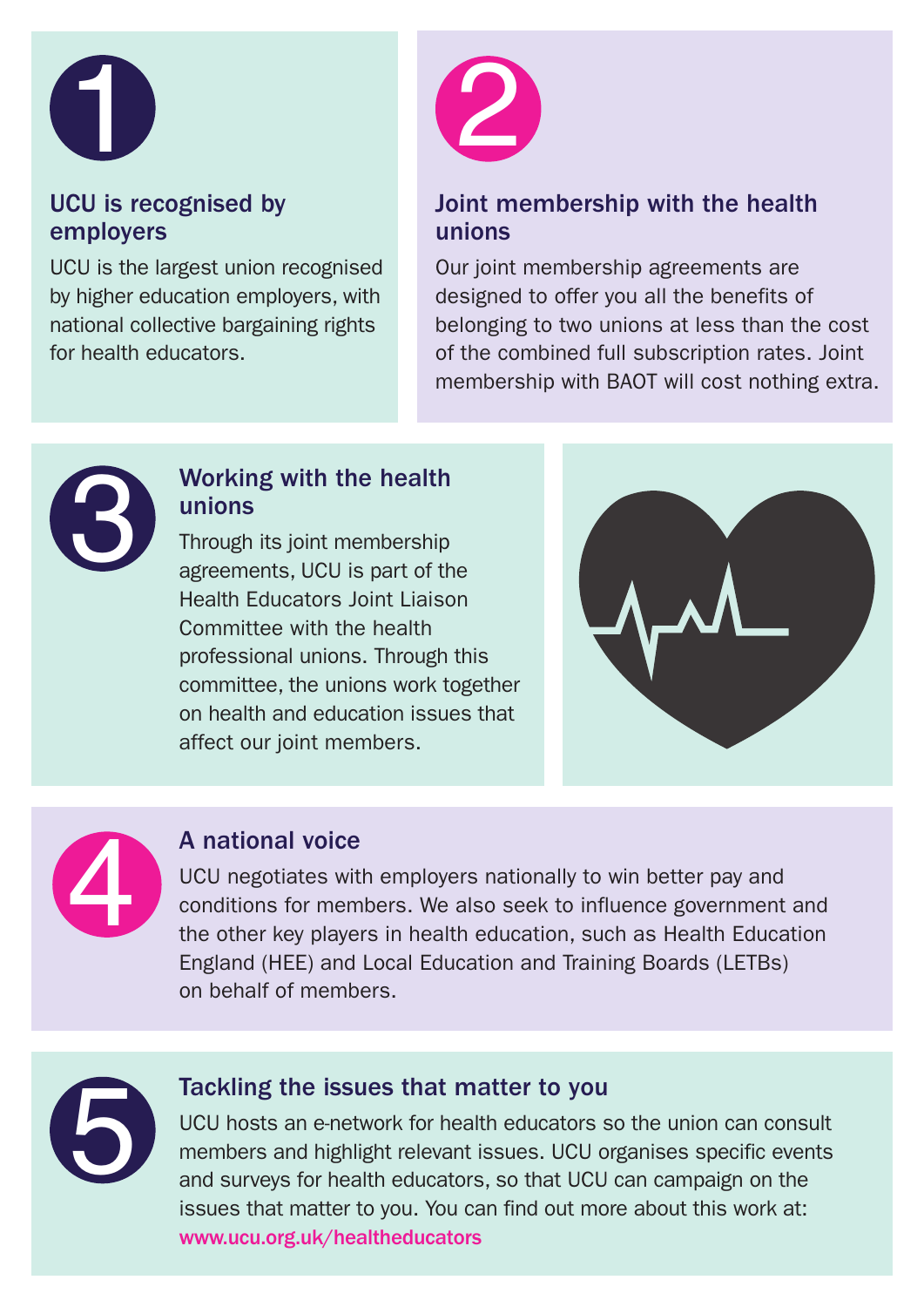

#### Supporting members

UCU reps support members in the<br>workplace making sure staff are treated<br>fairly and offering representation when<br>required. They get support from UCU reps support members in the workplace making sure staff are treated fairly and offering representation when required. They get support from regional and national officials, who can help members access UCU's legal scheme. However, you need to be a member before seeking help for a problem – so join us today.



#### Saving you money

Our joint membership agreement is designed to offer you all the benefits of belonging to two unions at less than the cost of the combined full subscription rates.



## CU prioritises training<br>
or members<br>
Sloing members to UCU prioritises training for members

Helping members to access education and training is a key priority for the union. And UCU training is the perfect opportunity to learn from, and network with, other education professionals.



#### Confidential support 24/7

As a UCU member, you have access to confidential support by phone or online, provided by trained professionals at Recourse – an independent organisation providing personal and practical help with issues such as stress, financial problems and dealing with difficult people.





#### **TOGETHER WE CAN MAKE A DIFFERENCE!**

Pay, workloads, continuing professional development, grade drift and work-life balance are issues we raise with management on your behalf. The more members we have, the more we can achieve. There has never been a better time to join your union.

#### **JOIN US TODAY Join at: join.ucu.org.uk or call 0333 207 0719**